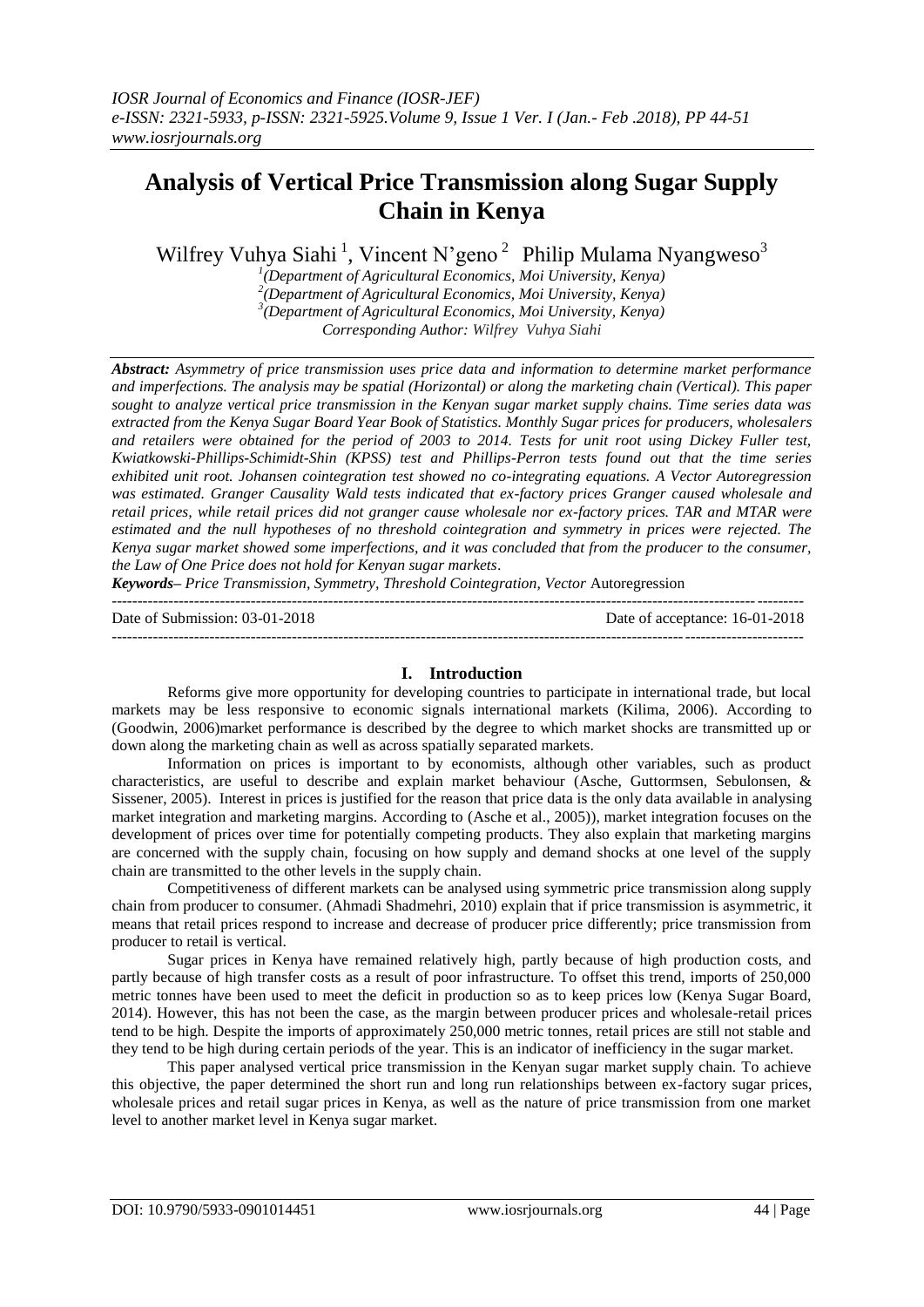# **II. Theoretical Literature**

#### *Price Transmission*

"The degree of price transmission from one market level to another is an important parameter in empirical trade models that assess the impact on prices, output, consumption and welfare of producers and consumers", (Kilima, 2006). According to (Meyer & Cramon-Taubadel, 2004), asymmetric price transmission occurs when prices in the lower market level change differently to prices in the upper level market, depending on the characteristics of those prices.

### *Vertical Price Transmission*

Vertical price relationships involve magnitude, speed and nature of price adjustments through the supply chain to market shocks that arise at different levels of the marketing process (Vavra & Goodwin, 2005). It describes the speed and impacts of a shock in prices at one level on the prices upwards or downwards.

#### *Theoretical Framework*

Price transmission is the effect of prices at one end of a market on prices at other ends of the market (Minot & others, 2010). Its measurement is in terms of elasticity, defined as the percentage change in the price in one market or market level to another market or market level arbitrage will have a unique price (Listorti, Esposti, & others, 2008). As a result of price transmission, the Law of One Price is formulated. According to (Kaspersen & Føyn, 2010), the law states that if the commodities in question are homogenous, at equilibrium, the prices of the commodities will equal each other, apart from the cost of moving the goods from one place to another. They further argue that price determination is endogenous, and therefore Law of One Price is represented in a simple empirical relationship as:

$$
P_t^1 = \alpha + \beta P_t^2 + \varepsilon_t \qquad (1)
$$

 $P<sup>1</sup>$  and  $P<sup>2</sup>$  are the prices in two different markets. Here, the markets are spatially separated, and α represents a constant corresponding to price differential between two markets, which is most likely to be the transportation costs. The markets can be integrated in a perfect way, but still have different prices.  $\epsilon_t$  is the error term. Mengel and Cramon-Taubadel (2014) argue that the law states that price differences for a uniform commodity in different locations are reduced by spatial arbitrage until they amount to no more than transfer costs. The limitation of LOP is that it violates two main assumptions; costless trade and good homogeneity.

# **III. Methodology**

#### *Test for Unit Roots*

Tests for unit root was by Augmented Dickey Fuller (ADF), Phillips-Perron (PP), and Kwiatkowski-Phillips-Schmidt-Shin (KPSS) tests, to fit the equation;

$$
(2) \quad (2)
$$

If β equals 1, the model is characterised by a unit root, and the time series contains characteristics of nonstationarity. β must be less than unit in absolute value  $(-1 < \beta < 1)$ .

# *Dickey Fuller Test for Unit root*

Dickey Fuller test is based on the following model:  $\Delta Y_t = \beta_1 + \beta_2 t + \overline{\delta} Y_{t-1} \Delta Y_{t-i} + \epsilon_t$  (3)

 $\epsilon_t$  is a pure noise term and  $\Delta Y_{t-1} = (Y_{t-1} - Y_{t-2}), \Delta Y_{t-2} = (Y_{t-2} - Y_{t-3}).$  If there is unit root,  $\bar{\sigma}$  will not be statistically different from zero ( $\overline{a}=0$ ) (Dickey and Fuller, 1979; (Dickey & Fuller, 1981) The ADF test follows a similar asymptotic distribution as  $\overline{\mathfrak{g}}$  statistic, and therefore, the same critical value can be used to test whether the price series has a unit root (Gujarati, 2003).

#### *Phillips-Perron (PP) test for Unit Root*

It involves fitting the model below:  $\Delta Y_t = PY_{t-1} + \beta Yt + \mu_t$ . (4) (1) Where  $\beta$  = Constant and Yt is a time trend PP tests correct for any serial correlation by using (Newey & West, 1986) heteroscedasticity – and autocorrelation-consistent covariance matrix estimator. The PP test involves fitting the regression; (5) Where we may exclude the constant or include a trend term (Phillips & Perron, 1988)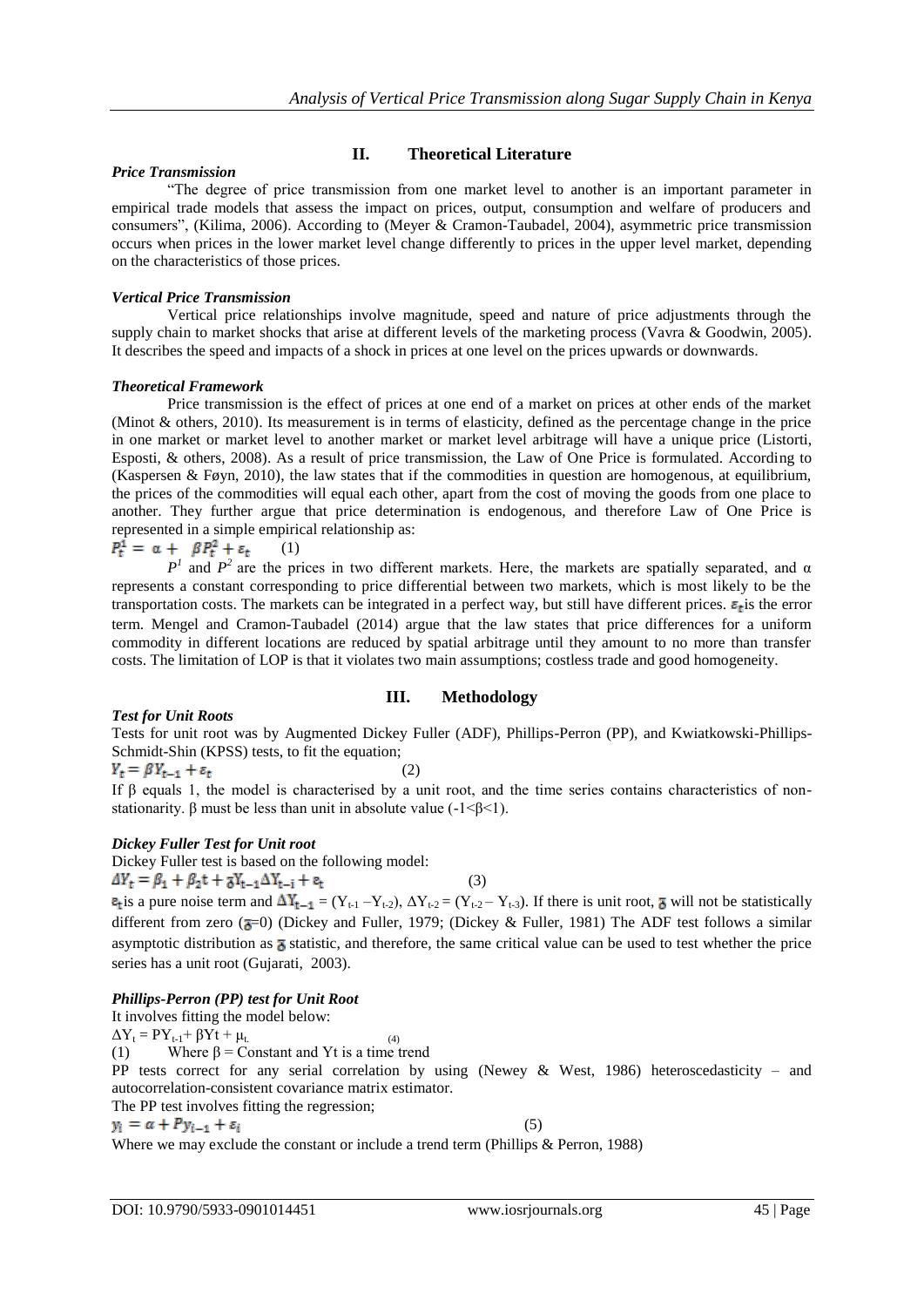#### *Kwiatkowski-Phillips-Schmidt-Shin (KPSS)*

It shows a difference from the ADF and PP, such that a time series  $y<sub>i</sub>$  is assumed to be a trend. Therefore, it tests the null hypothesis that a time series is stationary(Kwiatkowski, Phillips, Schmidt, & Shin, 1992), using the following equation:

$$
Y_t = \alpha_t + \varpi t + b_t + \varepsilon_t \tag{6}
$$

Where *t* is a linear deterministic trend,  $\varepsilon_t$  is a stationary error,  $b_t$  random walk;  $b_{t-1} + \mu_t$ , where  $\mu_t$  is a i.i.d stationary series with mean zero and variance one. The KPSS statistic is:

$$
\eta(u) = T^2 \sum S_t^2 / S^2(k),
$$
  
\nwhere  $S_t = \sum e_i (i = 1, 2, ..., t)$ ,  $e_i$  is the partial sum of the residuals,  $S^2(k)$  is a consistent non-parametric

estimate of the disturbance variance and  $T$  is the sample size (Kwiatkowski et al., 1992). According to them, the statistic  $\eta(u)$  has a nonstandard distribution, and critical values are provided. If the calculated value of  $\eta(u)$  is large, then the null hypothesis of stationary for the KPSS test is rejected.

#### *Johansen Test for Cointegration*

This method of testing for cointegration takes its starting point from the Vector Autoregression (VAR) of order *p* given by;

 $Y_t = \mu + A_1 y_{t-1} + ... + A_p y_{t-1} + \varepsilon_t$  (10)

where  $y_t$  is an  $n \times 1$  vector of variables that are integrated of order one – denoted as I(1), and  $\varepsilon_t$  is an  $n \times 1$  vector of innovations.

Johansen (1995) suggested tests for significance of these correlations through the trace test and maximum eigenvalue test, as shown below;

$$
J_{trace} = -T \sum_{i=r+1}^{n} \ln(1 - \lambda_i)
$$
\n
$$
J_{max} = -T \ln(1 - \lambda_{r+1})
$$
\n(12)

T represents the sample size;  $\lambda_i$  is the i<sup>th</sup> largest canonical correlation. The trace tests are used to test the null hypothesis of *r* co-integrating vectors against the alternative hypothesis of *r*+1 co-integrating vectors (Osterholm, 2007) .

Presence of a cointegrating relationship shows that the univariate variables have a long run relationship. This leads to rejection of the first null hypothesis, that there was no relationship between ex-factory, wholesale and retail sugar prices in Kenya.

Since there was no cointergrating equation between the variables, the short run relationship was estimated by finding elasticities by estimating the VAR. The model was specified as;

Given *g* variables, where 
$$
(g \ge 2)
$$
, a variable with *k* lags is set as:

 $P_t = \beta_1 P_{t-1} + \beta_2 P_{t-2} + \dots + \beta_k P_{t-k} + \mu_t$ (14) The VAR equation 14 is written in the form of vector error correction model as follows:  $\Delta P_t = \Pi P_{t-k} + \Gamma_1 \Delta P_{t-1} + \Gamma P_2 \Delta P_{t-2} + \dots + \Gamma_{k-1} \Delta P_{t-1(k-1)} + \mu_t(15)$ 

Where,  $\Pi = (\sum_{i=1}^{k} \beta \beta_1) - I_g$  and  $I_i = (\sum_{i=1}^{i} \beta_i) - I_g$ 

Co-integration between the Pt is computed by looking at the rank of the Π matrix through its Eigenvalues. If the rank, r falls between the number of variables and  $1 (1 < r < g)$ , it means that there are r co-integrating variables. The numbers of markets that integrate in the long-run are  $(r+1)$ . Since there was no cointergrating equation that existed between the variables, VAR was estimated using equation (15).

#### *ii. Threshold Autoregressive (TAR) and Momentum Threshold Autoregressive (M-TAR) Models* TAR and MTAR co-integration and adjustment process are specified as

 $\Delta \mu_t = \begin{cases} \rho_1 \mu_{t-1} + \varepsilon_t & \text{if } \mu_{t-1} \ge \lambda \\ \rho_2 \mu_{t-1} + \varepsilon_t & \text{if } \mu_{t-1} < \lambda \end{cases}$  For TAR model (16)

and

 $\Delta \mu_t = \frac{1}{2}$   $\frac{1}{2}$  for MTAR model (17)

Where  $\lambda$  is the threshold value;  $\rho_1$  and  $\rho_2$  are the speeds of adjustment parameters to be estimated. The sufficient condition for the stationarity of { $\mu$ t} is − 2< ( $\rho$ <sub>1</sub>,  $\rho$ <sub>2</sub>) <0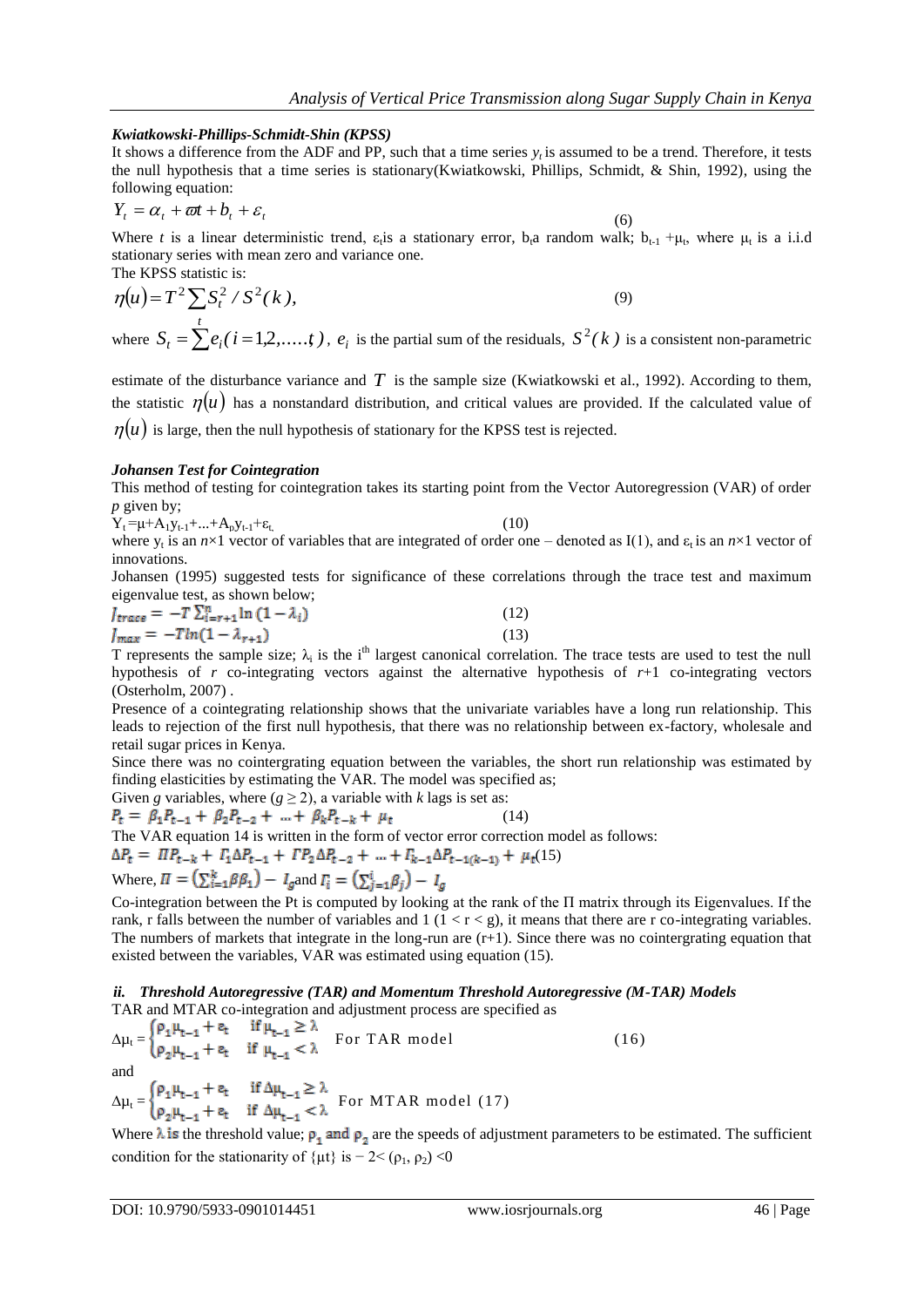#### **IV. Results And Discussions**

#### *Summary of Descriptive statistics*

Table 1 below presents a summary of the descriptive statistics for the three uni-variate variables.

| <b>Table 1: Summary Statistics</b> |           |         |          |  |  |  |  |  |  |
|------------------------------------|-----------|---------|----------|--|--|--|--|--|--|
| Mean                               | Std. Dev. | Minimum | Maximum  |  |  |  |  |  |  |
| 87.4758                            | 32.8066   | 42.1500 | 205.2500 |  |  |  |  |  |  |
| 68.4264                            | 23.0701   | 36.8240 | 156.1600 |  |  |  |  |  |  |
| 74.0990                            | 27.8638   | 38.28   | 189,0000 |  |  |  |  |  |  |
|                                    |           |         |          |  |  |  |  |  |  |

Source: Data Analysis Results, 2016

#### *Unit Root Tests*

Table 2 shows the results from the analysis for unit root tests.

| <b>Table 2: Unit Root Tests</b> |          |        |          |        |             |                |  |  |
|---------------------------------|----------|--------|----------|--------|-------------|----------------|--|--|
| Variables                       | ADF      | Prob   | РP       | Prob   | <b>KPSS</b> | <b>Remarks</b> |  |  |
| Exfpkg                          | $-2.303$ | 0.4322 | $-2.098$ | 0.2453 | 0.752       | Unit root      |  |  |
| Wspkg                           | $-2.258$ | 0.4572 | $-2.390$ | 0.1445 | 0.575       | Unit root      |  |  |
| Rtpkg                           | $-2.620$ | 0.2708 | $-1.930$ | 0.3180 | 0.479       | Unit root      |  |  |

Source: Data Analysis Results, 2016

According to Dickey-Fuller, the univariate time series variables were non-stationary, and the hypothesis;  $H_0$ : that the variables were stationary was rejected. The variables were integrated of the order 1, denoted I(1). Based on KPSS test, it was also concluded that the variables were not stationary and rejected the null hypothesis H<sub>0</sub>: the variables were stationary. Phillip-Perron unit root test, all the univariate modelled variables had unit root. Therefore, the variables were not stationary. We rejected the null hypothesis  $H_0$ : the variables were stationary. Phillips–Perron test shows consistent results as those of Dickey Fuller and KPSS tests. In case of a small sample, Dickey Fuller, KPSS and Phillips–Perron test show consistent results Kharin (2015).

| Table 3: Test for Unit Roots after First Difference |          |       |          |       |             |                |  |  |
|-----------------------------------------------------|----------|-------|----------|-------|-------------|----------------|--|--|
| Variables                                           | ADF      | Prob  | PP       | Prob  | <b>KPSS</b> | <b>Remarks</b> |  |  |
| Exfp                                                | $-8.591$ | 0.000 | $-8.443$ | 0.000 | 0.0457      | No unit root   |  |  |
| Wsp                                                 | $-6.667$ | 0.000 | $-6.542$ | 0.000 | 0.0483      | No unit root   |  |  |
| <b>R</b> sp                                         | $-7.932$ | 0.000 | $-7.931$ | 0.000 | 0.0382      | No unit root   |  |  |

Source: Data Analysis Results, 2016

After first difference all variables became stationary. It was therefore concluded that all the univariate variables were integrated of the order one, denoted as I(1).

To carry out the Johansen Cointegration test, it was necessary to select the optimum lag in order to get rid of autocorrelation. This would make the error term a white noise disturbance term *(Uchezuba, 2010)*. In this study, an optimum lag of 2 was selected.

#### **Johansen Test for Cointegration**

The study failed to reject the null hypothesis of no cointergration. This mean that there was no cointegratingequation in the model, therefore no long run relationship existed among the price series.

#### **Vector Autoregressive Model Results**

Table 4 below show the Vector error correction results.

|          |                | <b>Table 4: Vector Autoregressive (VAR) Results</b> |             |          |         |           |
|----------|----------------|-----------------------------------------------------|-------------|----------|---------|-----------|
| Variable |                |                                                     | Coefficient | Std. Err | Z       | P >  Z    |
| Exfpkg   | exfbkg         | L1                                                  | $-0.3141$   | 0.1021   | $-3.08$ | $0.002**$ |
|          | L <sub>2</sub> |                                                     | $-0.5621$   | 0.0975   | $-5.76$ | $0.000**$ |
|          | wspkg          | L1                                                  | 0.5269      | 0.1132   | 4.66    | $0.000**$ |
|          | L2             |                                                     | 0.3240      | 0.1213   | 2.67    | $0.008**$ |
|          | rtpkg          | L1                                                  | 0.0550      | 0.0897   | 0.61    | 0.540     |
|          | L2             |                                                     | 0.0566      | 0.8782   | 0.64    | 0.519     |
|          | Cons           |                                                     | 0.1923      | 0.3765   | 0.51    | 0.610     |
| Wspkg    | exfbkg         | L1                                                  | $-0.1473$   | 0.1394   | $-1.06$ | 0.291     |
|          | L2             |                                                     | $-0.5119$   | 0.1332   | $-3.84$ | $0.000**$ |
|          | wspkg          | L1                                                  | 0.4849      | 0.1545   | 3.14    | $0.002**$ |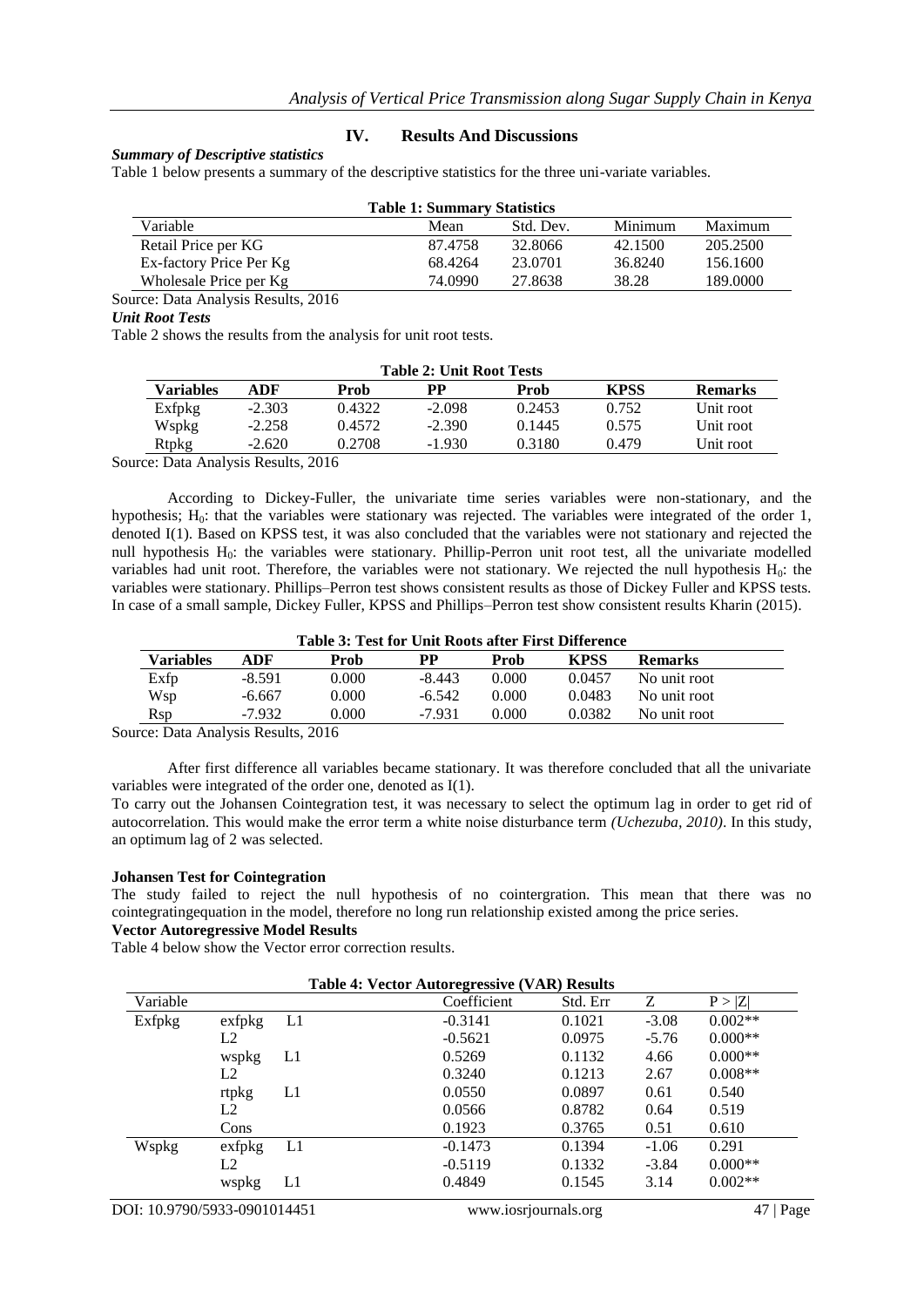|              | L2             |                                             | 0.1279    | 0.1657 | 0.77    | 0.440     |
|--------------|----------------|---------------------------------------------|-----------|--------|---------|-----------|
|              | rtpkg          | L1                                          | 0.2049    | 0.1225 | 1.67    | 0.094     |
|              | L <sub>2</sub> |                                             | 0.0331    | 0.1199 | 0.28    | 0.783     |
|              | Cons           |                                             | 0.1962    | 0.5141 | 0.38    | 0.703     |
| <b>Rtpkg</b> | exfpkg         | L1                                          | $-0.0944$ | 0.1512 | $-0.62$ | 0.533     |
|              | L2             |                                             | $-0.3939$ | 0.1445 | $-2.73$ | $0.006**$ |
|              | wspkg          | L1                                          | 0.6120    | 0.1677 | 3.65    | $0.000**$ |
|              | L <sub>2</sub> |                                             | 0.4478    | 0.1797 | 2.49    | $0.013**$ |
|              | rtpkg          | L1                                          | $-0.0998$ | 0.1329 | $-0.75$ | 0.453     |
|              | L <sub>2</sub> |                                             | $-0.2236$ | 0.1301 | $-1.72$ | 0.086     |
|              | Cons           |                                             | 0.5199    | 0.5578 | 0.93    | 0.351     |
|              |                | Notes: ** denotes significant at 5 percent. |           |        |         |           |

*Analysis of Vertical Price Transmission along Sugar Supply Chain in Kenya*

*Source: data analysis results, 2016*

#### **Granger Causality Wald Tests**

To test the magnitude and direction of price movement, Granger Causality tests were conducted. Table 5 shows Granger Causality test results from the analysis.

| <b>Table 5: Granger Causality Wald Tests</b>                                                                |         |               |             |                        |  |  |  |  |  |
|-------------------------------------------------------------------------------------------------------------|---------|---------------|-------------|------------------------|--|--|--|--|--|
| <b>Granger Causality Wald Tests</b>                                                                         | Chi2    | df            | Prob > Chi2 | Remarks                |  |  |  |  |  |
| Null Hypothesis: $H_0$ . $\beta = 0$                                                                        |         |               |             |                        |  |  |  |  |  |
| wspkg does not Granger Cause exfpkg                                                                         | 11.858  |               | 0.001       | Reject Null Hypothesis |  |  |  |  |  |
| rtpkg does not Granger Cause exfpkg                                                                         | 1.0455  | 1             | 0.307       | Accept Null Hypothesis |  |  |  |  |  |
| ALL do not Granger Cause exfpkg                                                                             | 40.011  | 2             | 0.000       | Reject Null Hypothesis |  |  |  |  |  |
| exfpkg does not Granger Cause wspkg                                                                         | 13.366  |               | 0.000       | Reject Null Hypothesis |  |  |  |  |  |
| rtpkg does not Granger Cause wspkg                                                                          | 0.19046 | 1             | 0.663       | Accept Null Hypothesis |  |  |  |  |  |
| ALL do not Granger Cause wspkg                                                                              | 14.646  | 2             | 0.001       | Reject Null Hypothesis |  |  |  |  |  |
| exfpkg does not Granger Cause rtpkg                                                                         | 9.2304  |               | 0.002       | Reject Null Hypothesis |  |  |  |  |  |
| wspkg does not Granger Cause rtpkg                                                                          | 13.39   |               | 0.000       | Reject Null Hypothesis |  |  |  |  |  |
| ALL do not Granger Cause rtpkg                                                                              | 14.246  | $\mathcal{L}$ | 0.001       | Reject Null Hypothesis |  |  |  |  |  |
| Notes: 1. exfpkg denotes ex-factory sugar price converted per kilogram; wspkg denotes wholesale sugar price |         |               |             |                        |  |  |  |  |  |
| converted to kilograms; rtpkg denotes retail sugar price per kilogram.                                      |         |               |             |                        |  |  |  |  |  |

*Source: Data Analysis Results, 2016*

The null hypothesis for causality was rejected for all levels downstream and for one level upstream, all at 5 percent significance level. This implies that casualty occurs from ex-factory to retail levels, but also from wholesale to ex-factory.

This confirms the argument by Kohls, Uhl, (2002) that changes in prices at different levels of the supply chain are either not fully, or they are more than fully transmitted to the lower levels, and that downstream changes to retail prices show a longer time lag than upstream changes do.

To determine the nature of price transmission in the Kenya sugar supply chain, the Threshold Autoregressive (TAR) and the Momentum Threshold Autoregressive (M-TAR) models were used. To achieve this, the following null hypotheses were tested;  $H_{01}: p_1=p_2=0$ , showing no cointegration between two market levels, and  $H_{02}$ :  $p_1=p_2$  to show symmetric adjustment between two market levels.

# **Threshold Cointegration Regression Test Results Using TAR**

The TAR model estimated threshold value was  $= -3.100$  for Ex-factory-Retail,  $= -4.668$  for Wholesale-Ex-

factory and  $= -4.656$  for Wholesale-Retail as it can be seen in table 6.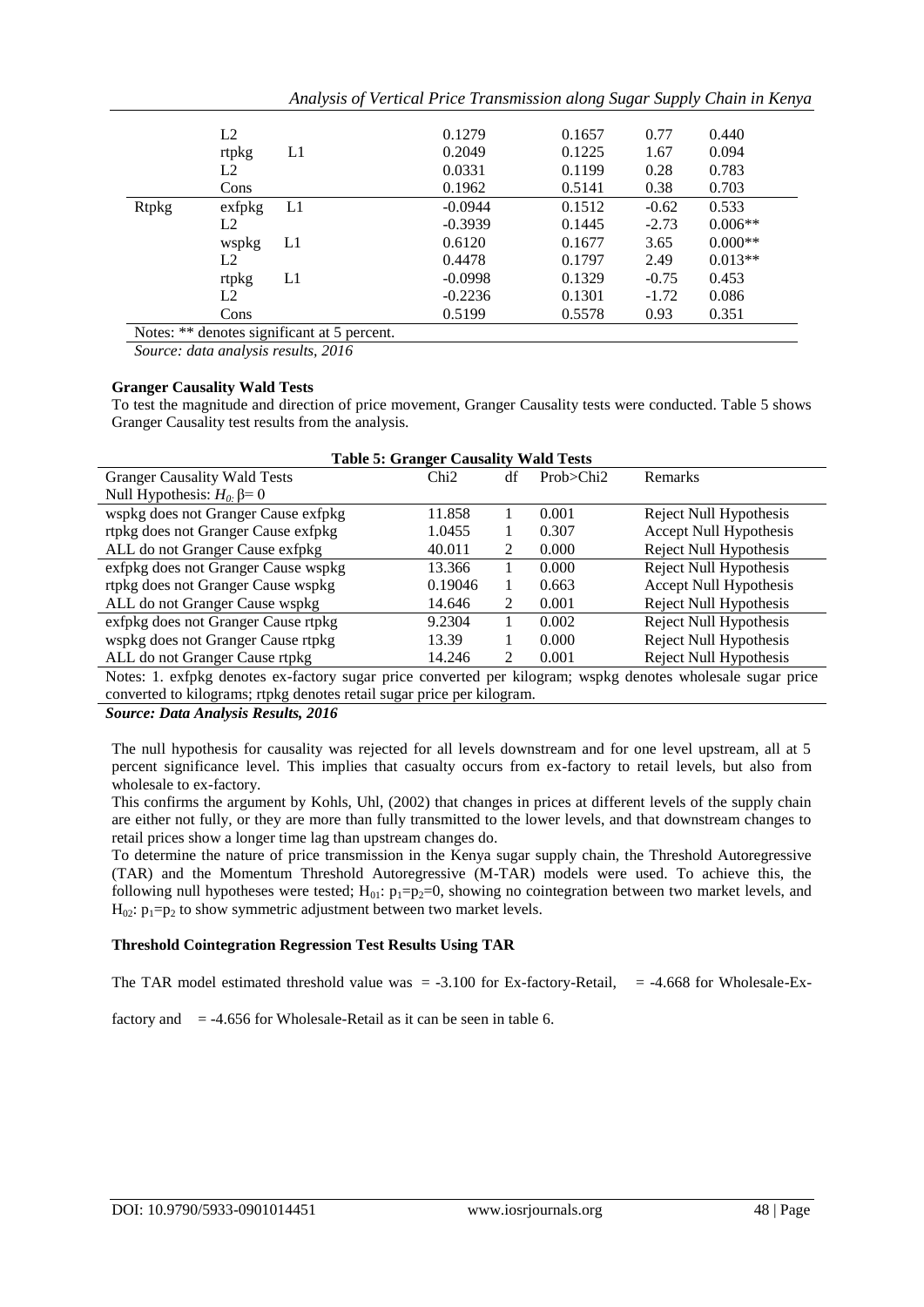|                                |             |         | Table 6: Threshold Cointegration Regression Test Results Using TAR |           |             |         |        |          |
|--------------------------------|-------------|---------|--------------------------------------------------------------------|-----------|-------------|---------|--------|----------|
|                                | $Ex-$       | p-value | Wholesale                                                          | p-value   | Wholesale   | p-value | $\phi$ | critical |
|                                | factory-    |         | $Ex-$                                                              |           | - Retail    |         | values |          |
|                                | Retail      |         | factory                                                            |           |             |         | 1%     | 5%       |
|                                |             |         |                                                                    |           |             |         |        |          |
| τ                              | $-3.100$    |         | $-4.668$                                                           |           | $-4.656$    |         |        |          |
| $\rho_1$                       | $-0.225***$ | 0.008   | $-0.459***$                                                        | 0.000     | $-0.267***$ | 0.002   |        |          |
|                                | (0.083)     |         | (0.087)                                                            |           | (0.083)     |         |        |          |
| $\rho_2$                       | $-0.253**$  | 0.044   | $-0.581***$                                                        | 0.000     | $-0.071$    | 0.075   |        |          |
|                                | (0.125)     |         | (0.157)                                                            |           | (0.075)     |         |        |          |
| $\Delta\mu_{t-1}$              | $-0.078$    | 0.390   | $0.221**$                                                          | 0.017     | $-0.002$    | 0.983   |        |          |
|                                | (0.091)     |         | (0.092)                                                            |           | (0.087)     |         |        |          |
| $\Delta\mu_{t-2}$              | $-0.189***$ | 0.031   | 0.093                                                              | 0.289     | $-0.179**$  | 0.038   |        |          |
|                                | (0.087)     |         | (0.088)                                                            |           | (0.086)     |         |        |          |
| $H_{01}$ $\rho_1 = \rho_2 = 0$ |             |         |                                                                    |           |             |         |        |          |
| $(\Phi \text{ statistic})$     | 4.918       |         | 16.692                                                             |           | 5.368       |         | 9.02   | 6.82     |
| $H_{02}: \rho_1 = \rho_2$      |             | 0.043   |                                                                    | 0.440     |             | 0.064   |        |          |
| (F-statistic)                  | 9.638       | 6.738e- | 8.154                                                              | $9.452e-$ | 5.287       | 0.00054 |        |          |
|                                |             | 07      |                                                                    | 17        |             | 53      |        |          |
| <b>AIC</b>                     | 958.001     |         | 838.483                                                            |           | 811.120     |         |        |          |
| <b>SBIC</b>                    | 972.745     |         | 856.133                                                            |           | 825.864     |         |        |          |
| LB(4)                          |             | 0.903   | 0.991                                                              |           | 0.998       |         |        |          |
| LB(8)                          |             | 0.148   | 0.717                                                              |           | 0.615       |         |        |          |
| LB(12)                         |             | 0.056   | 0.818                                                              |           | 0.488       |         |        |          |

*Analysis of Vertical Price Transmission along Sugar Supply Chain in Kenya*

Notes:  $\lambda$  is the estimated threshold value. Between the brackets (.) are the standard errors. \*\* and \*\*\* denote rejection of the null hypothesis respectively at 5% and 1% level. Φ is the threshold cointegration test statistic. Fstatistic is the test for symmetry adjustment. The values presented for Ljung-Box (LB) test are the p-values. The lag length used was selected using AIC and SBIC. Optimum lag length of 2 was selected.

*Source: Research findings, 2016* 

The estimated values of  $\rho_1$  and  $\rho_2$  were -0.225 and 0.253 for ex-factor-retail and significant at 1 percent and 5 percent levels respectively, -0.459 and -0.581 both significant at 1 percent for wholesale-ex-factory and - 0.267 and -0.071 with only  $\rho_1$  (-0.267) being significant at 1 percent level for wholesale-Retail.

The calculated F values were 4.918, 16.692 and 5.368 for ex-factory-retail, wholesale ex-factory and wholesale retail respectively. When compared to the critical value, 4.918 was less than the critical of 9.02 and 6.82 at 1

percent and 5 percent respectively. We therefore fail to reject the null hypothesis H<sub>01</sub>:  $\rho_1 = \rho_2 = 0$  in favour of the

alternative for ex-factory-Retail. For wholesale ex-factory levels, we reject H<sub>01</sub>:  $\rho_1 = \rho_2 = 0$  at 1 percent and 5

percent and for Wholesale-retail levels, we fail to reject  $H_{01}$ :  $\rho_1 = \rho_2 = 0$ .

To test the null hypothesis H<sub>02</sub>:  $\rho_1 = \rho_2$ , we used the F test. The null hypothesis was rejected at 1 percent and 5 percent at ex-factory-retail, wholesale ex-factory and wholesale retail. This means that  $\rho_1 \neq \rho_2$ . Therefore according to TAR model, there was asymmetry in price adjustments at ex-factory-retail, wholesale ex-factory and wholesale-retail.

#### **Threshold Cointegration Regression Test Results Using MTAR Model**

MTAR model was used to test for cointegration and nature of price transmission. The results for MTAR model are presented in table7 below.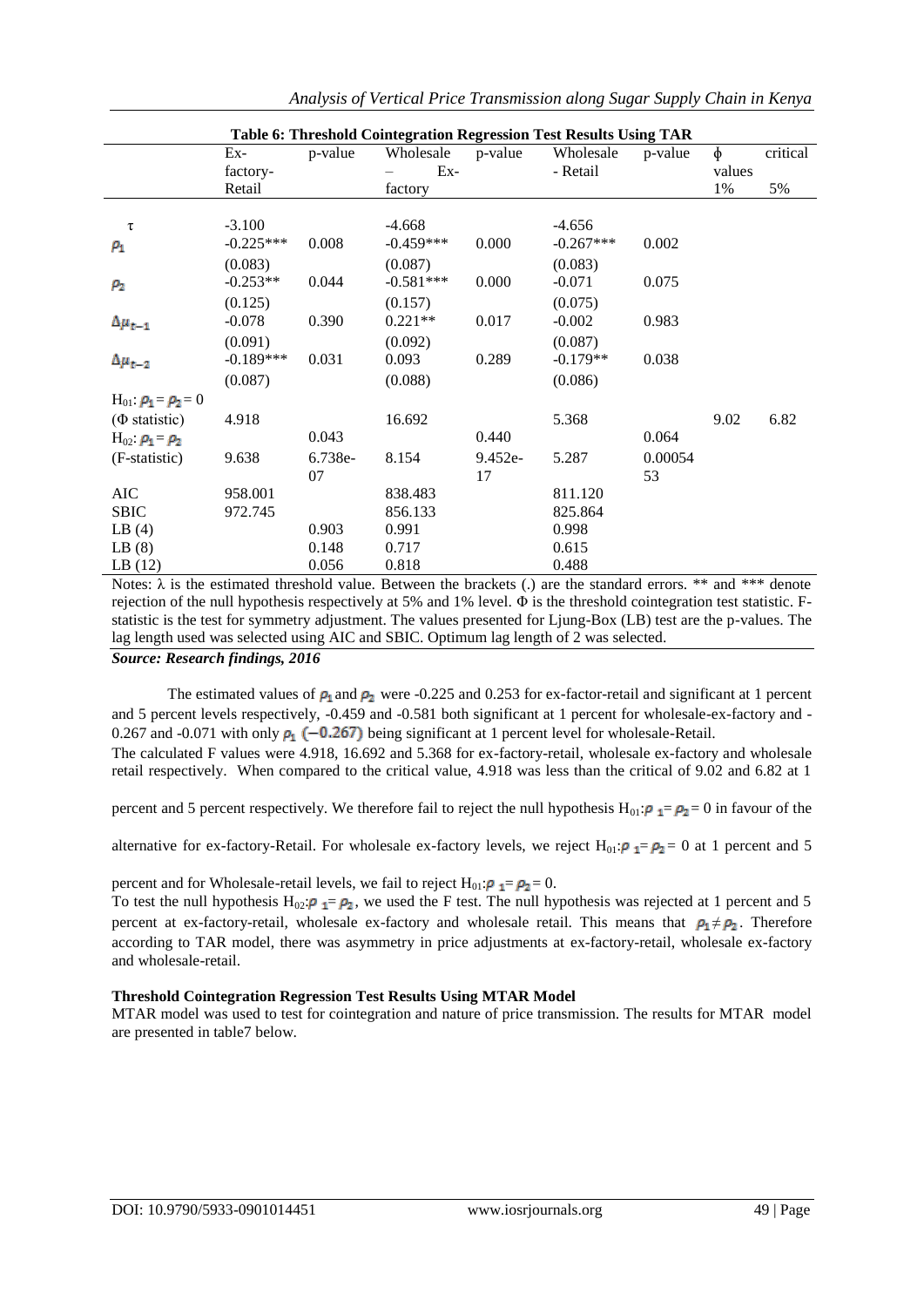| Table 7: Threshold Cointegration Regression Test Results Using MTAR Model |             |           |                       |           |             |             |  |  |
|---------------------------------------------------------------------------|-------------|-----------|-----------------------|-----------|-------------|-------------|--|--|
|                                                                           | Ex-factory- | p-value   | Wholesale $-$ p-value |           | Wholesale   | $-$ p-value |  |  |
|                                                                           | Retail      |           | Ex-factory            |           | Retail      |             |  |  |
|                                                                           |             |           |                       |           |             |             |  |  |
| T                                                                         | 1.657       |           | 2.557                 |           | 2.015       |             |  |  |
| $\rho_1$                                                                  | $-0.398***$ | 0.000     | $-0.563***$           | 0.000     | 0.080       | 0.820       |  |  |
|                                                                           | (0.091)     |           | (0.097)               |           | (0.098)     |             |  |  |
| $\rho_{2}$                                                                | $-0.026$    | 0.794     | $-0.339***$           | 0.005     | $-0.261***$ | 0.000       |  |  |
|                                                                           | (0.100)     |           | (0.118)               |           | (0.067)     |             |  |  |
| $\Delta\mu_{t-1}$                                                         | $-0.046$    | 0.604     | $0.242***$            | 0.010     | 0.029       | 0.735       |  |  |
|                                                                           | (0.089)     |           | (0.092)               |           | (0.086)     |             |  |  |
| $\Delta\mu_{t-2}$                                                         | $-0.229***$ | 0.007     | 0.066                 | 0.453     | $-0.164*$   | 0.054       |  |  |
|                                                                           | (0.084)     |           | (0.087)               |           | (0.086)     |             |  |  |
| $H_{01}$ : $P = P_{2} = 0$                                                |             | 0.000     |                       | 0.000     |             | 0.000       |  |  |
| $(\Phi \text{ statistic})$                                                | 9.560       |           | 18.047                |           | 8.266       |             |  |  |
| $H_{02}$ : $P_1 = P_2$                                                    | 8.709       | 0.004     | 2.783                 | 0.098     | 8.994       | 0.003       |  |  |
| (F-statistic)                                                             | 9.638       | 6.738e-07 | 8.154                 | 9.452e-17 | 6.838       | 4.767e-05   |  |  |
| AIC.                                                                      | 949.356     |           | 836.248               |           | 805.693     |             |  |  |
| <b>SBIC</b>                                                               | 964.100     |           | 853.898               |           | 820.437     |             |  |  |
| LB(4)                                                                     |             | 0.997     |                       | 0.984     |             | 0.850       |  |  |
| LB(8)                                                                     |             | 0.471     |                       | 0.621     |             | 0.831       |  |  |
| LB(12)                                                                    |             | 0.263     |                       | 0.620     |             | 0.792       |  |  |

*Analysis of Vertical Price Transmission along Sugar Supply Chain in Kenya*

Notes:  $\lambda$  is the estimated threshold value. Between the parentheses (.) are the standard errors.  $\ast$ ,  $\ast\ast$  and  $\ast\ast\ast$ denote rejection of the null hypothesis respectively at 10%, 5% and 1% level. Φ is the threshold cointegration test statistic. F-statistic is the test for symmetry adjustment. The values presented for Ljung-Box (LB) test are the p-values. The optimum lag length of two was selected using AIC and SBIC.

*Source: Research Findings, 2016*

The estimated values of  $P$  1 and  $P_2$  were  $P$  1(-0.398) (significant at 1 percent) and  $P_2$  (-0.026) for Ex-factory-Retail,  $\beta$  4(-0.568) and  $\beta$  (-0.339) both significant at 1 percent level for wholesale-ex-factory and  $\beta$  4(-0.080) and  $\frac{\rho_2}{\rho_1}$  (-0.261), only  $\frac{\rho_2}{\rho_2}$  being significant for Wholesale-Ex-factory.

The computed values 9.560, 18.047 and 8.266 were greater than the critical values of 7.71at 5 percent. Therefore we reject the null hypothesis of no threshold cointegration. We therefore conclude that there was a

long run relationship among the prices at the market levels. Using the F test, the null hypothesis of H<sub>0</sub>:  $P_1 =$ 

 $P_2$  was rejected since the p values showed significance at both 1 percent and 5 percent. Therefore the price adjustment was asymmetric according to M-TAR model both in positive and negative shock.

From the Ljung-Box Q-statistics presented in table 8 and table 9 above, we fail to reject the null hypothesis of no serial correlation at 5 % level of significance for both TAR and M-TAR models.

# **Model Selection**

Both the AIC and SBIC criteria selected the M-TAR model since there values in M-TAR were lower than those in TAR. The values of AIC and SBIC were 958.001 and 972.745 in TAR and 949.346 and 964.100 in M-TAR respectively. Enders and Granger (1998) support the selection of MTAR model as opposed to TAR.

# **V. Conclusion**

It is evident that there were long run relationships between Ex-factory-retail, wholesale-ex-factory and wholesale retail levels, it was concluded that prices at lower levels adjust in response to changes in the upper levels. M-TAR results also showed existence of asymmetric price transmission in all the markets. The negative values of  $P_1$  and  $P_2$  confirm long run relationship.

From the results generated in this study, LOP does not apply in the sugar supply chain because of the presence of price asymmetry. This is due to various reasons; firstly, the assumption of perfect competition does not hold. There are no zero transaction costs in the sugar markets, there are many externalities, including government policy on sugar millers and hoarding by intermediaries during scarcity. There is also no perfect factor mobility.

The above results of asymmetry from wholesale to retail price have various implications. Asymmetric Price Transmission from wholesale to retail markets means that consumers will not be able to purchase sugar at